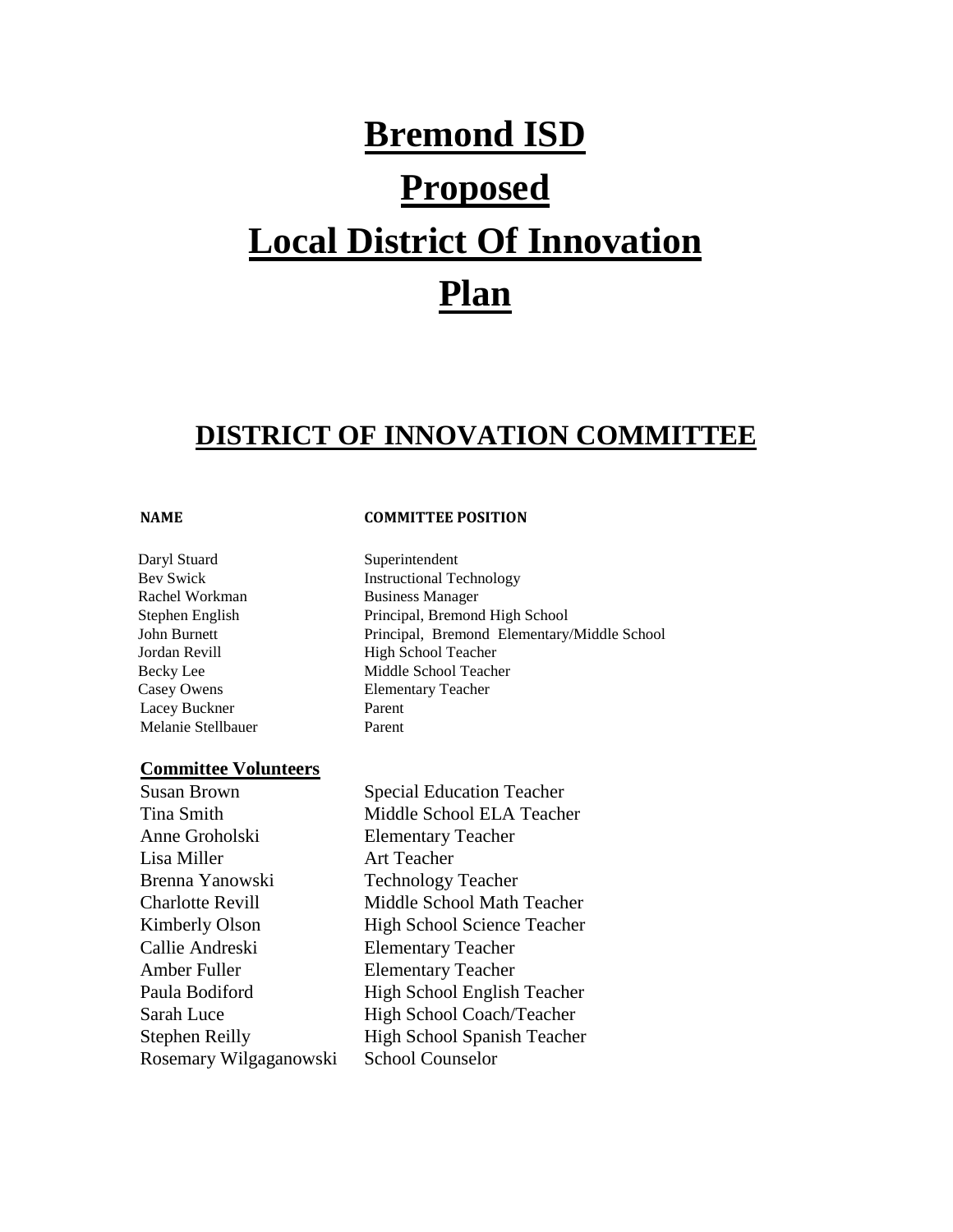#### *BREMOND ISD INNOVATION PLAN*

#### **INTRODUCTION**

House Bill (HB) 1842, passed during the 84th Legislative Session, permits Texas public school districts to become Districts of Innovation and to obtain exemption from certain provisions of the Texas Education Code.

Potential benefits of becoming a District of Innovation include:

- **Flexibility:** Districts will have the flexibility to implement practices similar to charter schools, including exemptions from certain mandates including the uniform school start date and required minutes of instruction.
- Local control: Districts decide which flexibilities best suit their local needs.
- **Autonomy:** Districts must submit a district of innovation plan to the commissioner of education, but approval is not required.

On April 17, 2017, the Bremond Independent School District's Board of Trustees ("Board") passed a Resolution to explore the development of a District of Innovation Plan to increase local control over District operations and to support innovation and local initiatives. The adoption of this plan seeks to increase the District's flexibility in order to improve educational outcomes for the benefit of students and the community. On April 17, 2017, board held a public meeting to discuss the District of Innovation Plan and approved a Committee ("Committee") comprised of diverse leaders representing a crosssection of the District's stakeholders including teachers, principals, parents, community members, and administrators. The Committee met on May 1, 2017, to discuss and draft the Local Innovation Plan ("Plan"). Based on the input received the Committee approved the plan by a unanimous vote. The Bremond Board of Trustees will consider the Plan at its meeting on June 19, 2017.

#### **TERM**

The term of the Plan is for five years, beginning August 1, 2017 and ending July 31, 2022, unless terminated or amended earlier by the Board of Trustees in accordance with the law. If, within the term of this Plan, other areas of operations are to be considered for flexibility as part of HB 1842, the Board will appoint a new committee to consider and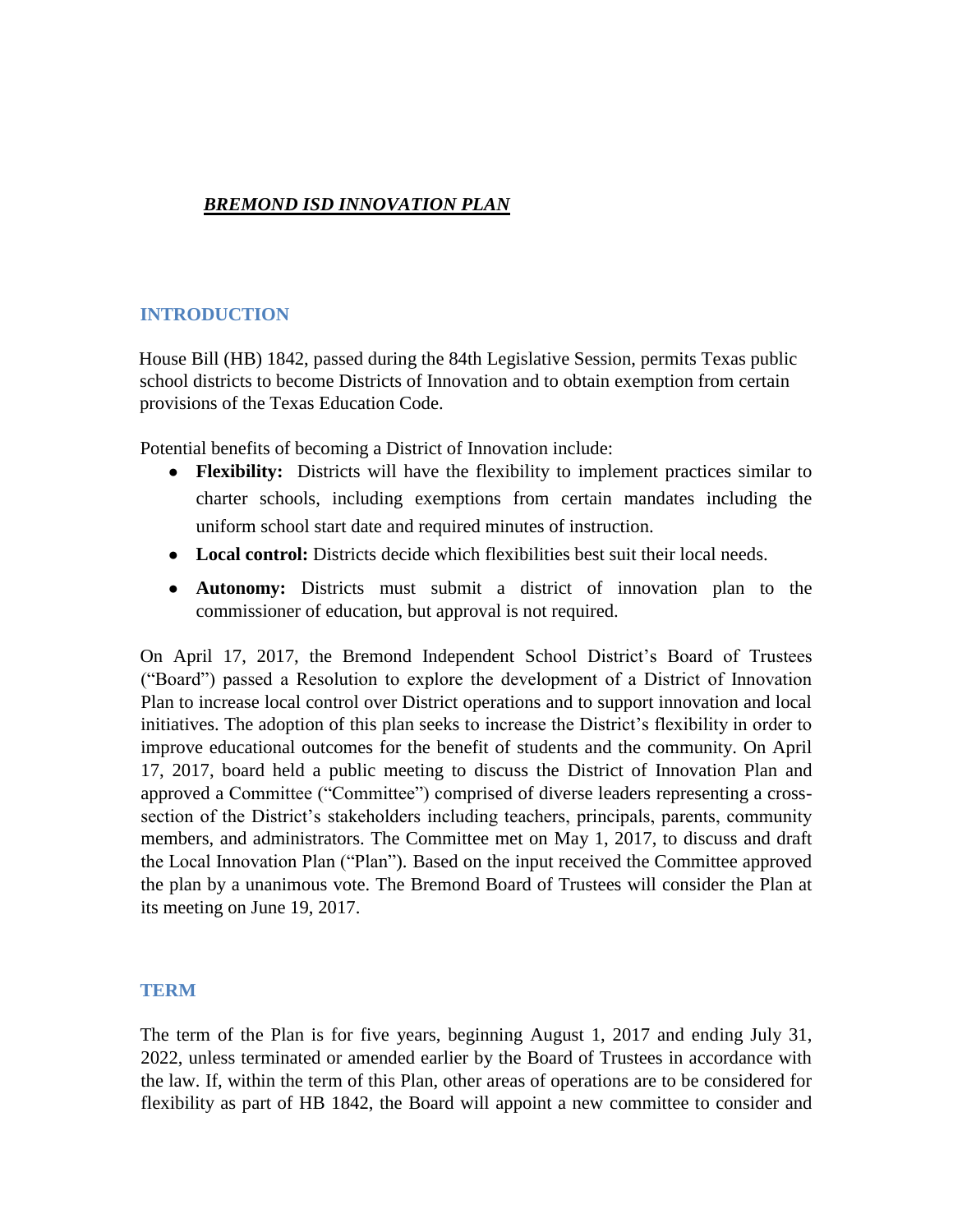propose additional exemptions in the form of an amendment to the Plan. Any amendment adopted by the Board will not extend the term of this Plan. The District may not implement two separate plans at any one time.

#### **AREAS OF INNOVATION**

With regard to each area of innovation, the District declares exemption from the listed statutory provisions, as well as any implementing rules or regulations promulgated pursuant to those statutory provisions by any state agency or entity, including but not limited to the Commissioner of Education, Texas Education Agency, State Board for Educator Certification, and State Board of Education.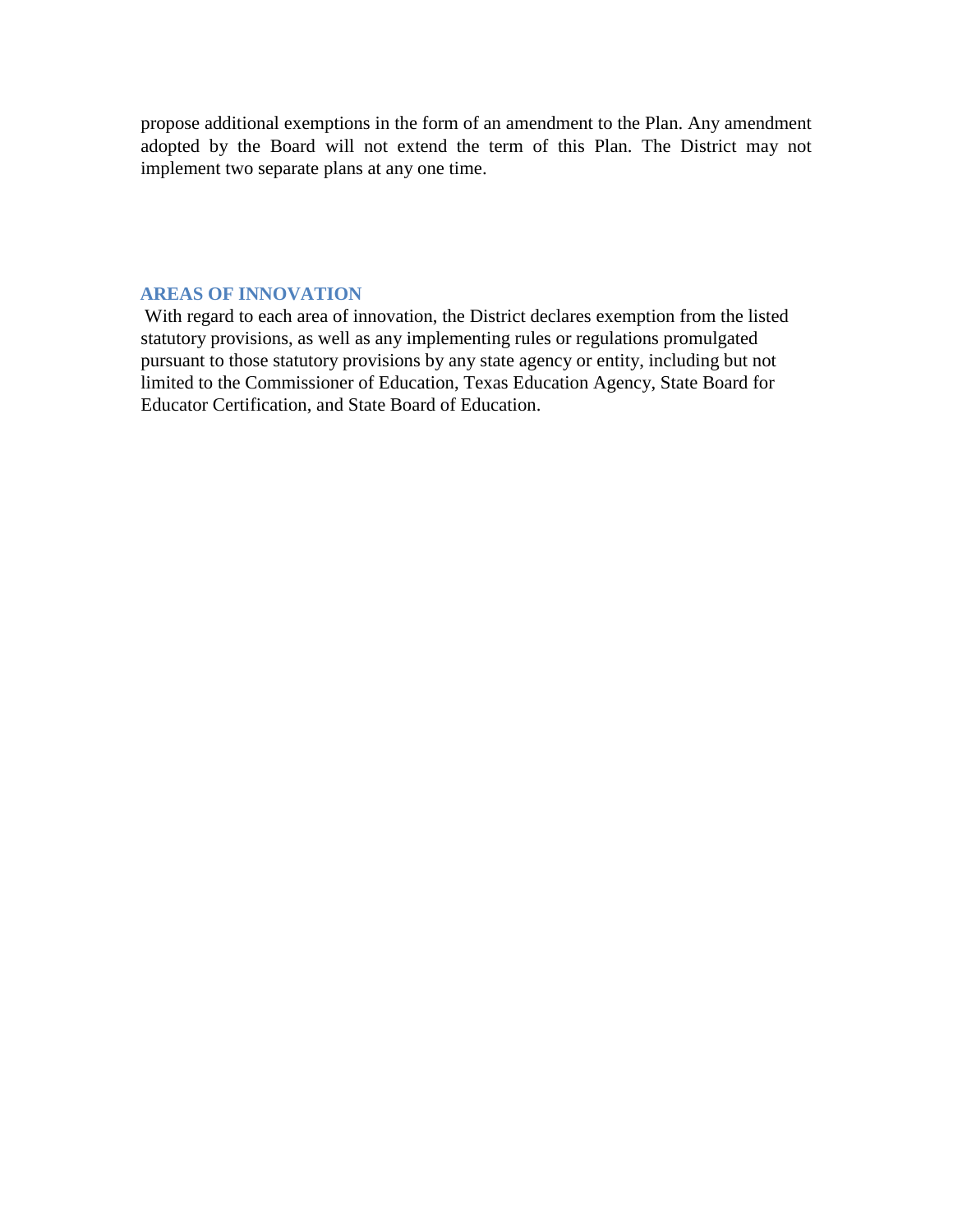# **Teacher Certification**

*Exemption from: TEC §21.003; TEC §21.053;TEC §21.057* 

*Relevant Board Policies: DBA LEGAL/LOCAL; DK LEGAL/LOCAL* 

#### *Currently*

*TEC §21.003 states that a person may not be employed as a teacher, teacher intern or trainee, librarian, educational aide, administrator, educational diagnostician, nurse or school counselor by a school district unless the person holds an appropriate certificate or permit issued by the appropriate state agency.* 

*In the event a district cannot locate a certified teacher for a position or a teacher is teaching a subject outside of their certification, the district must request emergency certification from the Texas Education Agency and/or State Board for Educator Certification. This system is burdensome and does not take into account the unique financial and/or instructional needs of the district.* 

*TEC §21.053 requires a teacher to present his or her certificate to the District before their employment contract will be binding, and prohibits the District from paying an educator for teaching if the educator does not hold a valid certificate at the time.* 

*TEC §21.057 requires that the District provide written notice to parents if an inappropriately certified or uncertified teacher is assigned to a classroom for more than 20 consecutive instructional days.* 

#### *Proposed*

a. Bremond ISD is a small rural district that continually has problems finding certified teachers in some content areas. Bremond ISD will maintain its current expectations for employee certification. The District will make every attempt to hire individuals with appropriate certification for the position in question; however, where that is not reasonably possible, the District will have the flexibility to hire individuals who are knowledgeable in the area and equipped to effectively perform the duties of the position in question.

b. For grades 5-12, the campus principal may submit to the superintendent a request for local certification that will allow an already certified teacher to teach a course or grade level for which he/she is not certified. The principal must specify in writing the reason for the request and document what credentials or life experience the teacher possesses that would qualify this individual to teach the proposed subject.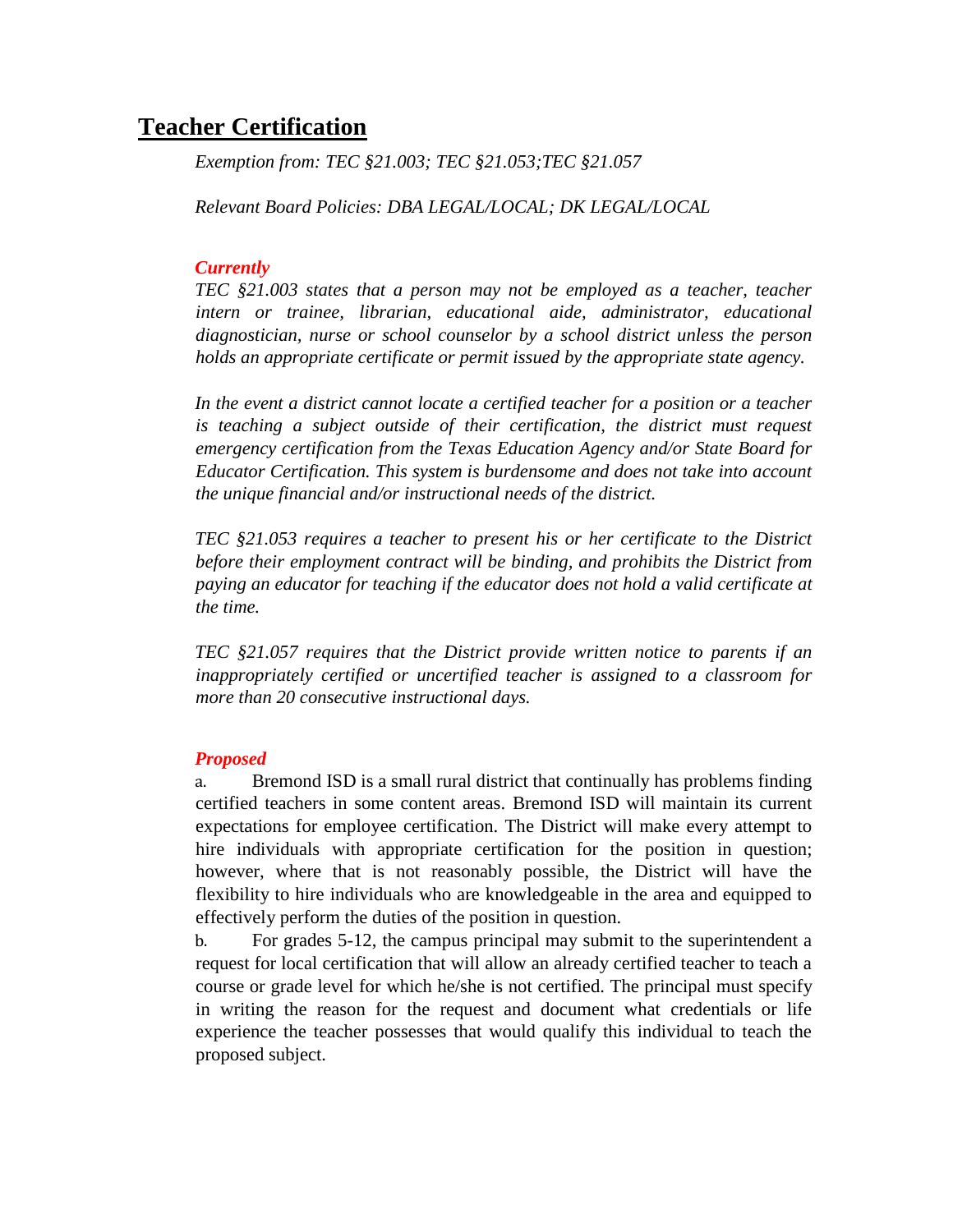c. An individual with experience in the content of an elective course could be eligible to teach a vocational skill or elective course through a local teaching certificate. The principal must specify in writing the reason for the request and document what credentials or life experience the teacher possesses that would qualify this individual to teach the proposed subject. Examples: an experienced homebuilder teaching a building trades course, a licensed welder teaching a welding course, or a District RN teaching health science course.

d. Whenever possible, instructional planning for the uncertified teacher's course will be created in partnership with certified teachers in the same field. Uncertified teachers will be provided teacher mentoring, increased observations and feedback, professional development or instructional resources, or other supports.

e. The superintendent will report this action to the Board of Trustees at the first board meeting following the assignment.

f. Teacher certification waiver requests, state permit applications, or other paperwork will not be submitted to the Texas Education Agency. The District will ensure that all individuals assigned to teach have the knowledge and resources necessary to be successful.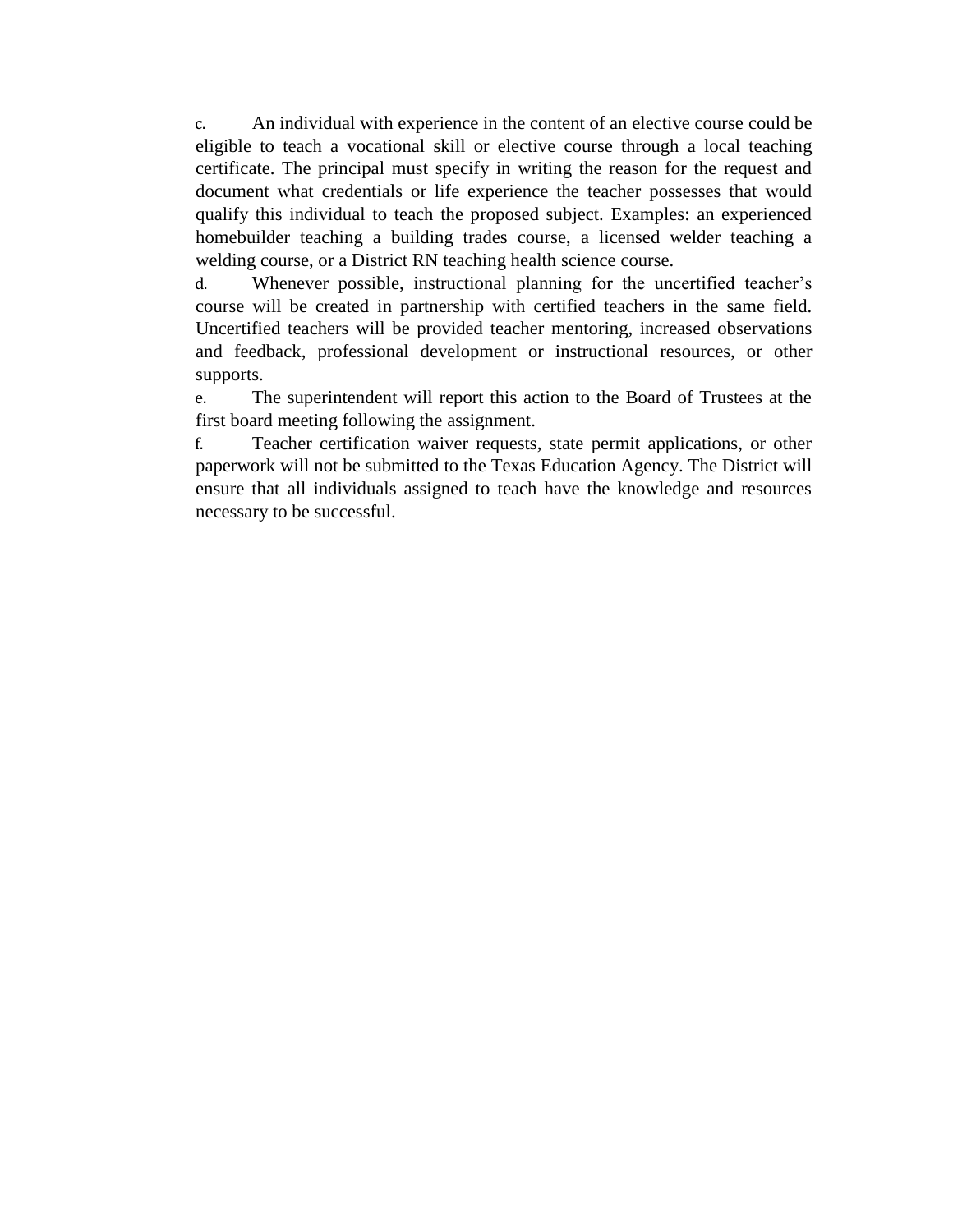# **Teacher and Principal Evaluation**

Exemption From *( DNA LEGAL, DNA LOCAL) (Ed. Code 21.203) (Ed. Code 21.352)* 

#### *Currently*

*The state of Texas has used the Professional Development and Appraisal System (PDAS), teacher appraisal system since 1997. The state is issuing a new teacher appraisal system in 2016-2017, that will be called the Texas Teacher Evaluation and Support System (T-TESS). a*

*Districts currently have the authority to only formally appraise teachers once every five school years. Bremond ISD teachers are formally evaluated annually.* 

*Principals are evaluated annually on a locally developed plan.* 

#### *Proposed*

A committee of administrators would have the option to develop a teacher evaluation system that would be a combination of PDAS, T-TESS, and other best practices to develop a local instrument and/or process that fits the needs and goals of BISD.

- a. Bremond ISD will utilize a locally developed teacher and principal evaluation tool.
- b. This instrument will be developed with input from central administration and campus administration. It will use staff input, PDAS, T-TESS, T-PESS, and any other relevant best practice.
- c. All teachers must be formally evaluated at a minimum of once every three years. Every teacher will receive a minimum of six, informal walk-throughs per year.
- d. Probationary teachers will be evaluated every year.
- e. All teachers will have an annual summative conference to discuss the year and set classroom goals unless they choose to opt out.
- f. Principals will continue to be evaluated annually on a locally developed plan.
- g. These locally developed plans should reflect the strengths, areas of concern, and goals for Bremond ISD.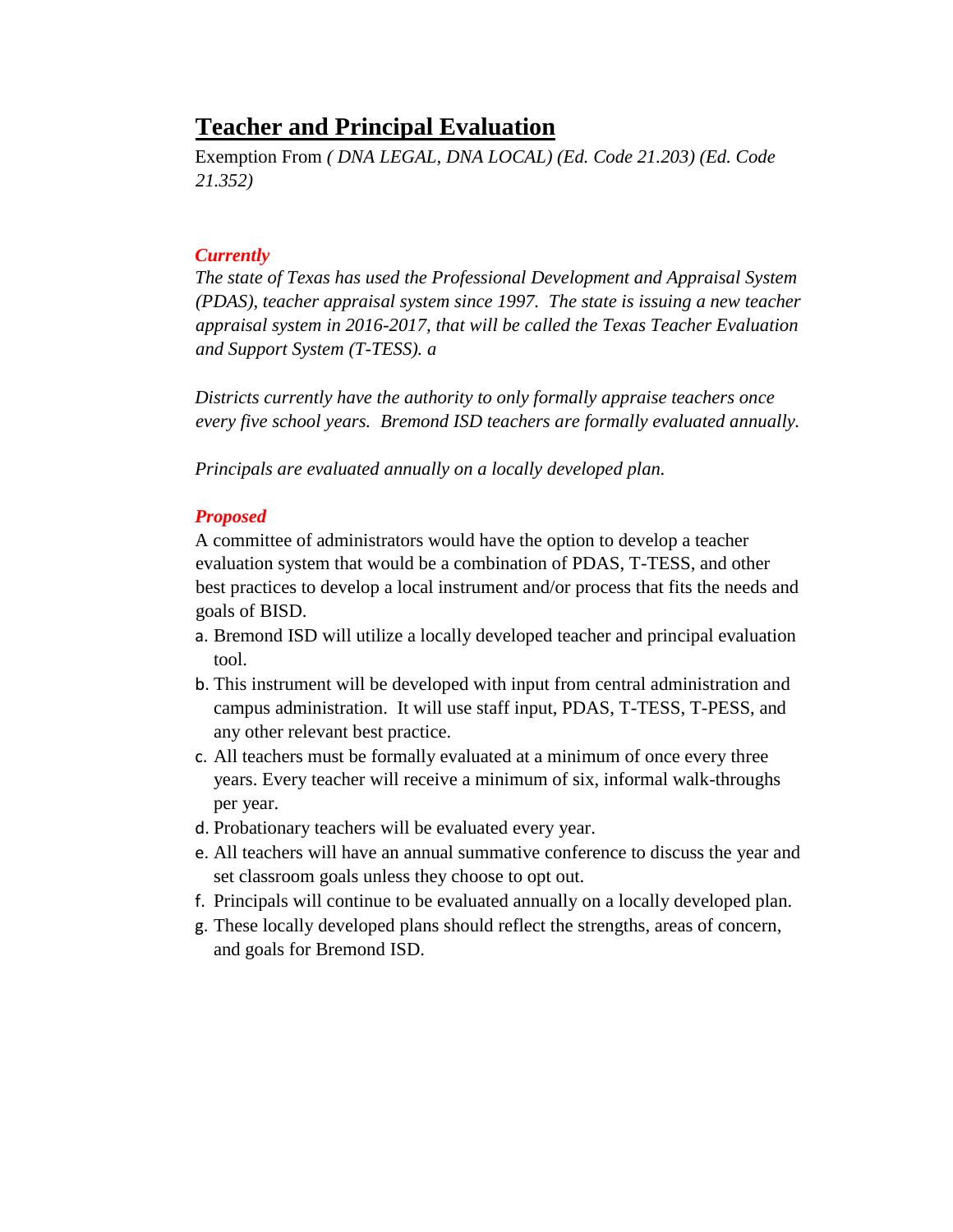# **Length (number of days) of Teacher Contracts**

Exemption From: (DC Legal)(DEA Legal)(Ed. Code 21.401)

#### *Currently*

Under current education law, a teacher's contract is 10-months or more specifically, 187 days in length.

#### *Proposed*

BISD ISD would like to have the flexibility to set its teacher contract days from a range of 182 to 187 days with no negative effect on teacher salaries. This reduction in contract days of up to five days would make our salaries more competitive.

- a. This plan will increase the daily rate of district teachers.
- b. This plan should enhance our ability to recruit teachers to our district.
- c.
- d. This plan will provide our teachers more flexibility during the summer months to find professional development opportunities that, personally, benefits them.
- e. In each year of the plan, the exact number of days (up to 187) a teacher's contract may be will be determined by the calendar planning committee. The minimum number of days a 10-month teacher's contract will be is 182 days, and the maximum it will be is 187 days.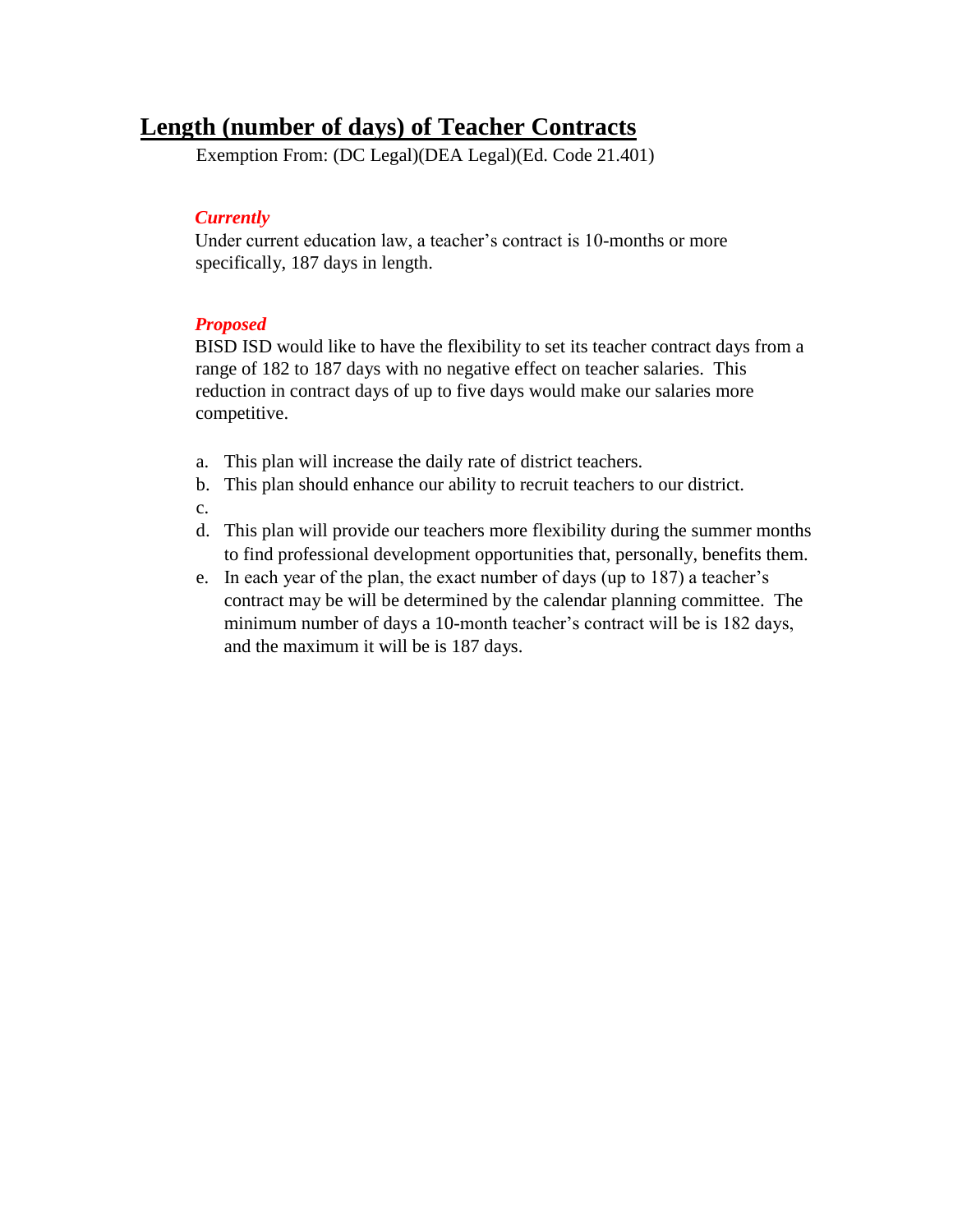# **Professional Development / Mentor Teachers**

*Exemption from: TEC §21.451; TEC §21.458* 

*Relevant Board Policies: DEAA LEGAL* 

#### *Currently*

*TEC §21.451 prescribes staff development requirements for educators. These requirements impede the District's ability to provide timely professional development to employees based on newly emerging issues, data, and student needs.* 

*TEC §21.458 sets eligibility requirements for teacher mentors and mentees. This provision states that the district may only assign a mentor to a teacher with less than two years of teaching experience, despite the fact that a teacher at any level of experience may benefit from a mentor-mentee relationship. The District needs the flexibility to assign mentors to more experienced teachers in need of assistance. The statute also sets eligibility requirements for mentor teachers, which limits the available pool of mentor teachers.* 

#### *Proposed*

a. The District will exercise local discretion in determining the areas of need, content, duration, and frequency for professional development for its instructional and non-instructional staff.

b. The District will exercise local discretion in assigning teachers to serve as mentors based on a variety of factors, including experience, knowledge, and areas of instruction targeted for improvement or innovation.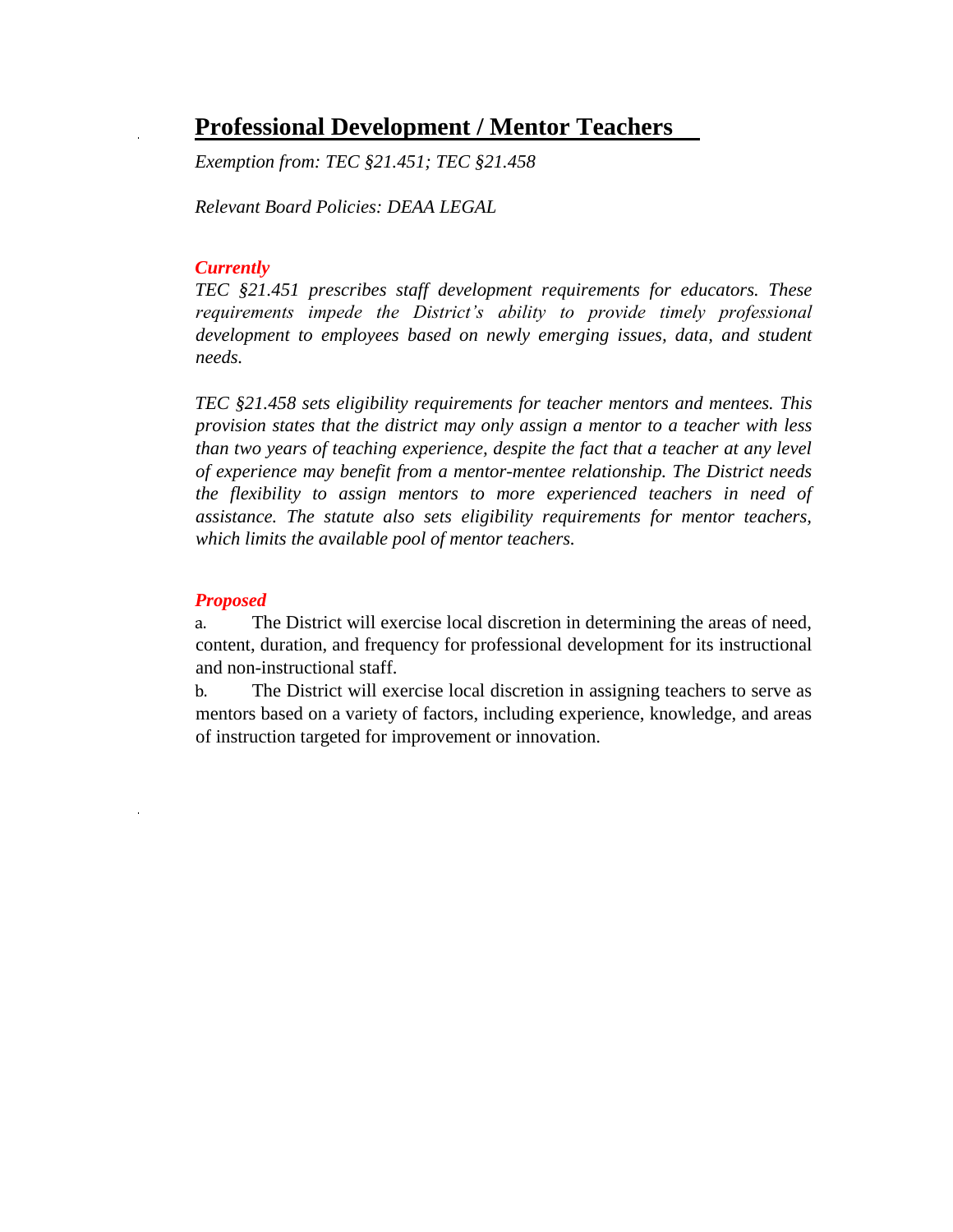# **School Start and End Date**

*Exemption from: TEC §25.0811; TEC §25.0812* 

*Related Board Policies: EB LEGAL* 

### *Currently*

*TEC §25.0811 states that a school district may not begin student instruction before the 4th Monday of August. TEC §25.0812 states that a school district may not schedule the*  last day of school before May 15. The current process allows no flexibility in the design *of annual calendars to fit the needs of the community or the wishes of the local Board of Trustees who represent community interests in this matter.* 

*Previously, districts had the option of applying to TEA for a waiver to start earlier, even as early as the 2nd Monday in August. The Texas tourism groups lobbied to have this stopped because they believed it was hurting their tourism business. Therefore, several years ago the legislature took away all waivers and dictated that districts may not begin until the 4th Monday, with no exceptions.* 

#### *Proposed*

- **a.** Relief from the statute will allow Bremond ISD to develop a calendar that addresses student instruction and focused professional development in conjunction with the new instructional minute's requirement, rather than days.
- **b.** Alignment of the district calendar with local universities, Community Colleges, TSTC, ACT/SAT exams, advanced placement exams, and STAAR timelines.
- **c.** Provide for increased local control of the instructional calendar in order to be responsive to community needs.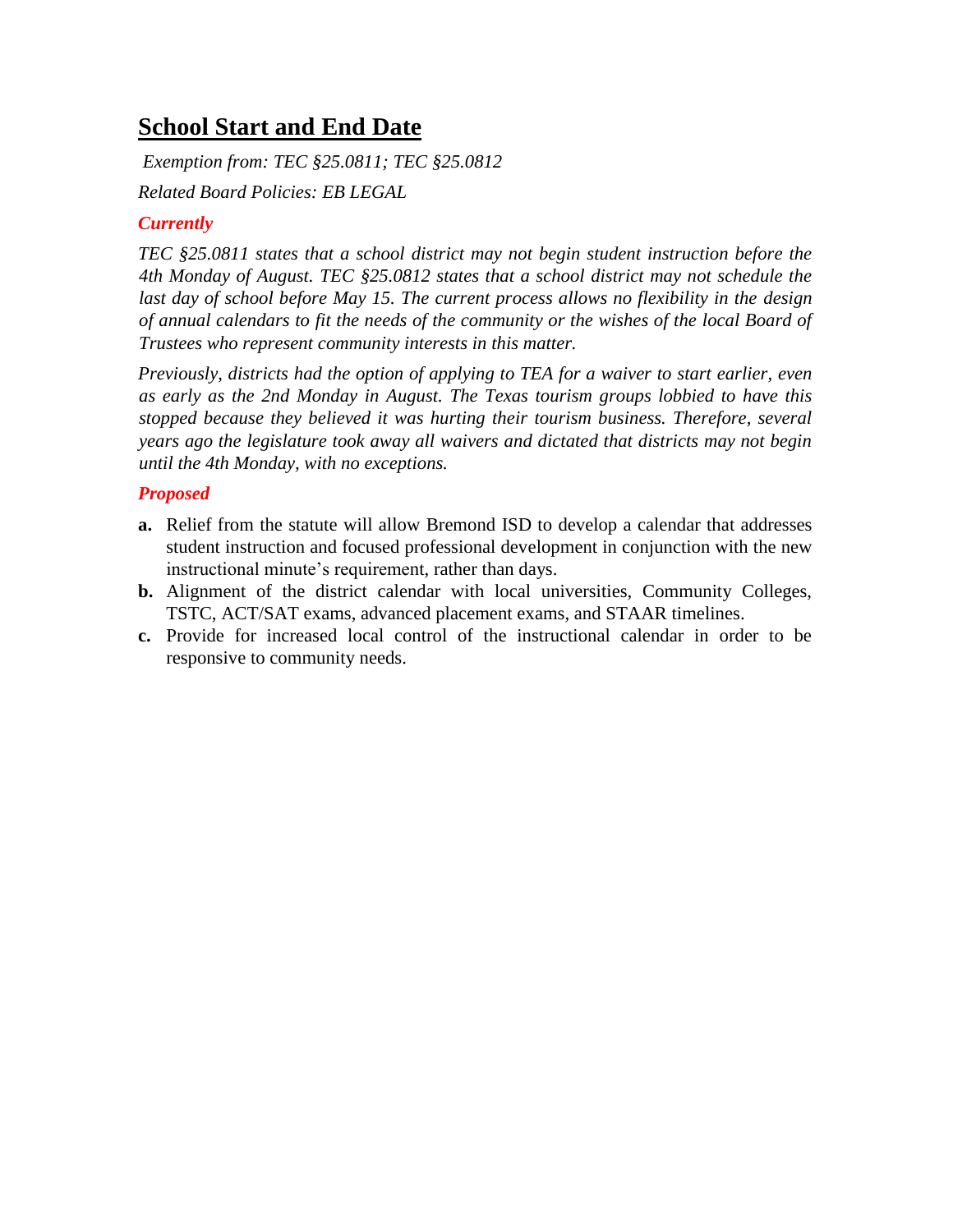# **Instructional Minutes / Length of Instructional Day / Early Release Days**

*Exemption from: TEC §25.081 Relevant Board Policies: EB LEGAL* 

#### *Currently*

*TEC §25.081 requires that a school district provide at least 75,600 minutes of instruction each school year, including intermission and recess. School districts must seek a waiver of this requirement from TEA in order to provide fewer than the required number of instructional minutes in the case of natural disaster or calamity. This requirement restricts the District in the development of the academic calendar, including the scheduling of early release days and staff development days.* 

*TEC §25.081(e) references a day of instruction as 420 minutes* 

#### *Proposed*

a. The district seeks relief from this section in order to provide staff development before the start of instruction, as well as additional days throughout the school year. These non-instructional days have been purposefully placed throughout the calendar to allow for teachers to plan instruction based on student instructional data in addition to engaging in relevant, targeted professional development.

b. The district seeks additional flexibility to schedule early release days in the calendar in order to provide for student and district needs.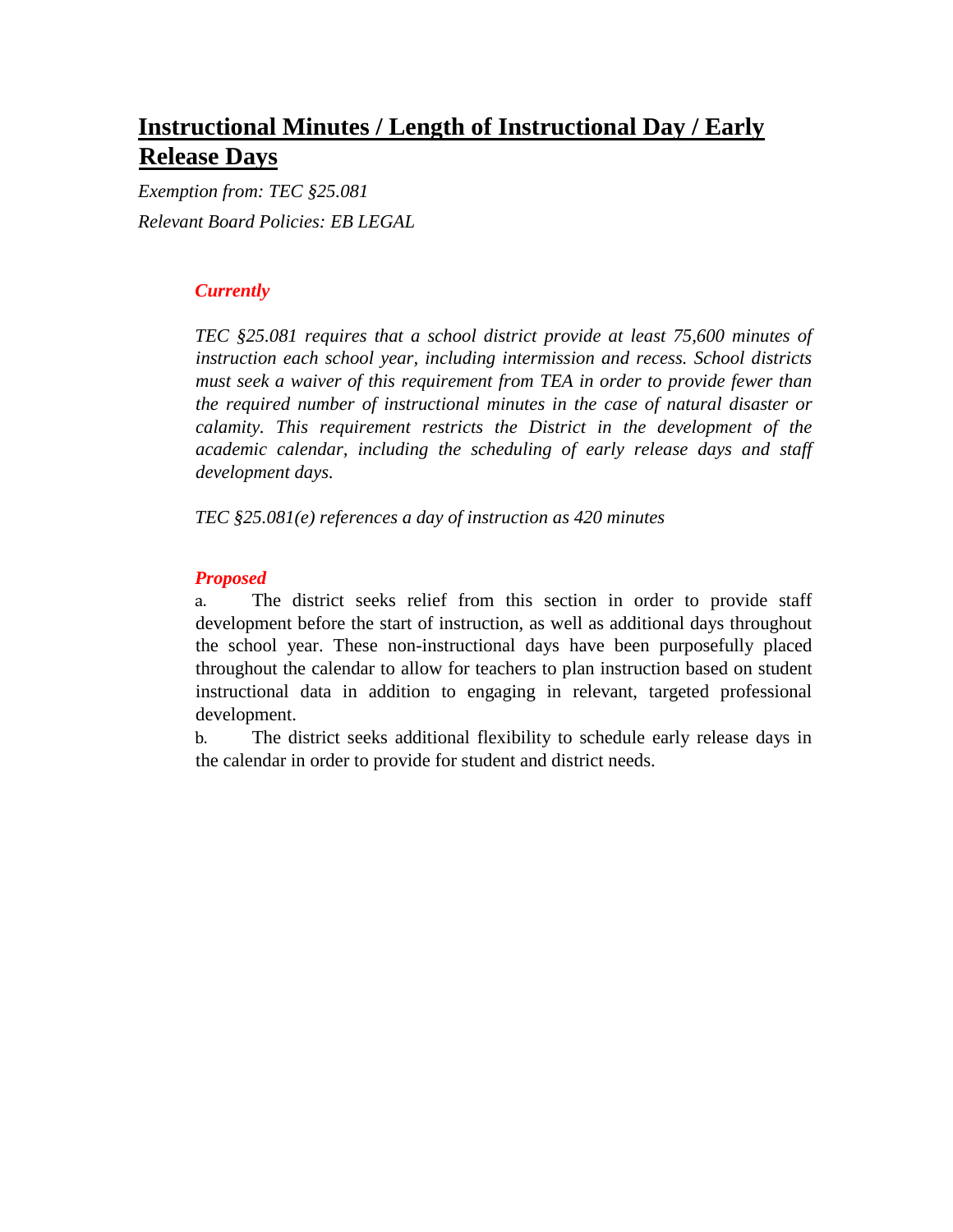## **Site-based Decision Making**

*Exemption from: TEC §11.251, TEC §11.252, and TEC §28.004 (d)* 

#### *Currently*

*The BISD seeks exemption from the site-based decision making process and the convening of the school health advisory committee and the many accompanying requirements falling under the governance of those two bodies. The statutory requirements as set forth by Texas Education Code in Chapter 11 and 28 are burdensome, time consuming, and ultimately cause a BISDirection of resources from the primary focus of schools: the education of students. Stakeholders will continue to be involved in the process, but a District Advisory Council that meets the needs of this district, schools and community as opposed to the one based on a broad brush and "one size fits all" model of statutory requirements detailed in TEC §11.251 and TEC §28.004. This will consolidate the number of meetings and the number of committees required by law and will better serve this community.* 

#### *Proposed*

In place of a Site-based Decision Making Committee and the School Health Advisory Council, a District Advisory Council (DAC) will be established to meet, review, analyze, and respond to both qualitative and quantitative data regarding the District's success and most importantly, students' success. This Council will convene at least two times per year to guide the general direction of district resources and efforts. This consolidation of committees will yield an opportunity for one council to address multiple needs of the students served by the District as opposed to having multiple committees addressing a more narrow focus of needs. views this Council as a more efficient and effective way to serve our students, parents, and community.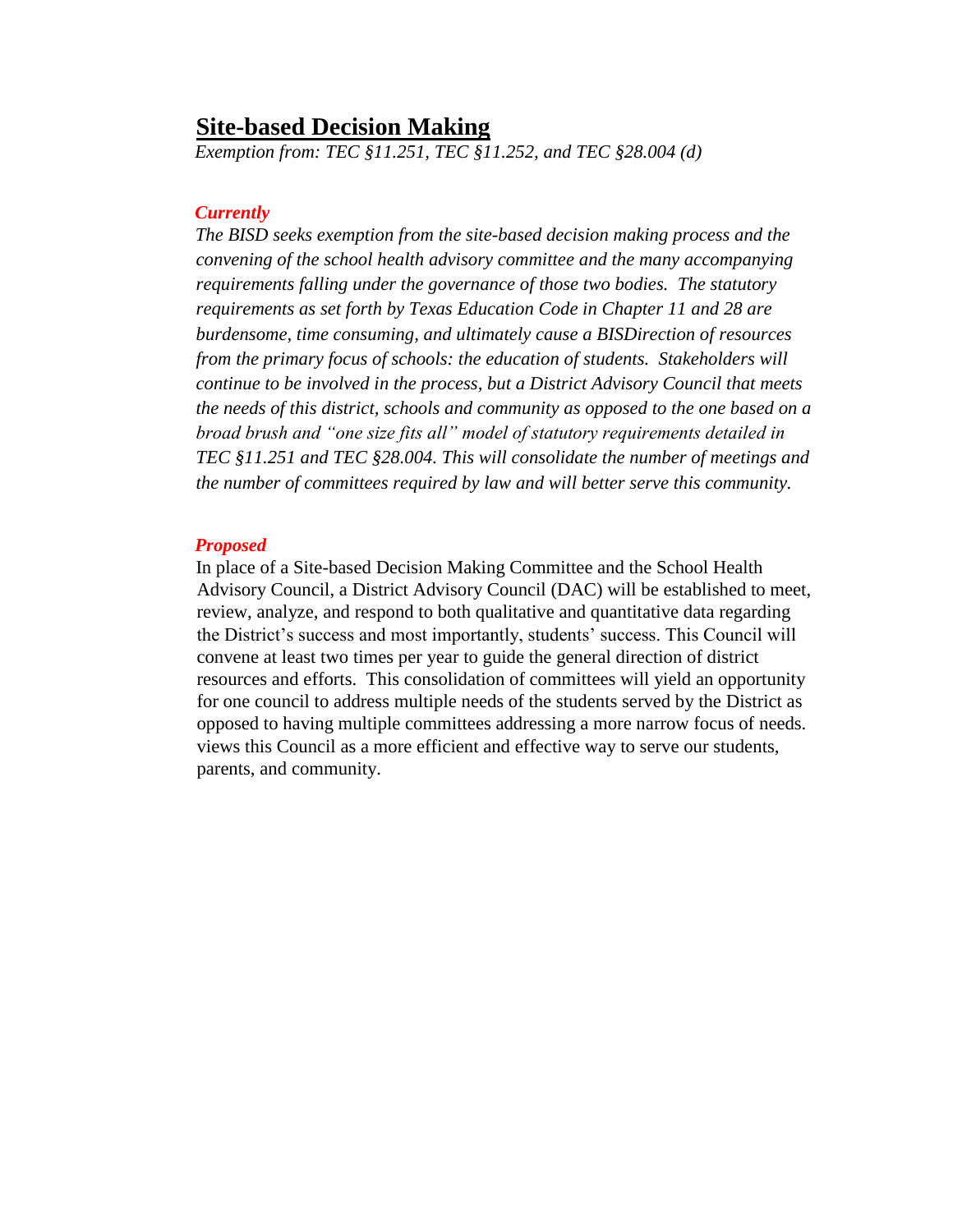# **Designation of Campus Behavior Coordinator**

*Exemption From: (FO LEGAL & LOCAL) (Ed. Code 37.0012)* 

#### *Currently*

Senate Bill 107 amended the Texas Education Code by adding Section 37.0012, which requires the designation of a campus behavior coordinator on each campus. This designee is responsible for maintaining student discipline and the implementation of Chapter 37, Subchapter A.

#### *Proposed*

The requirements in TEC 37.002 are redundant. BISD utilizes a multi administrator approach when necessary for student discipline. Campus principals assist each other and serve as the "behavior coordinator" and it is unnecessary to designate one of them as such.